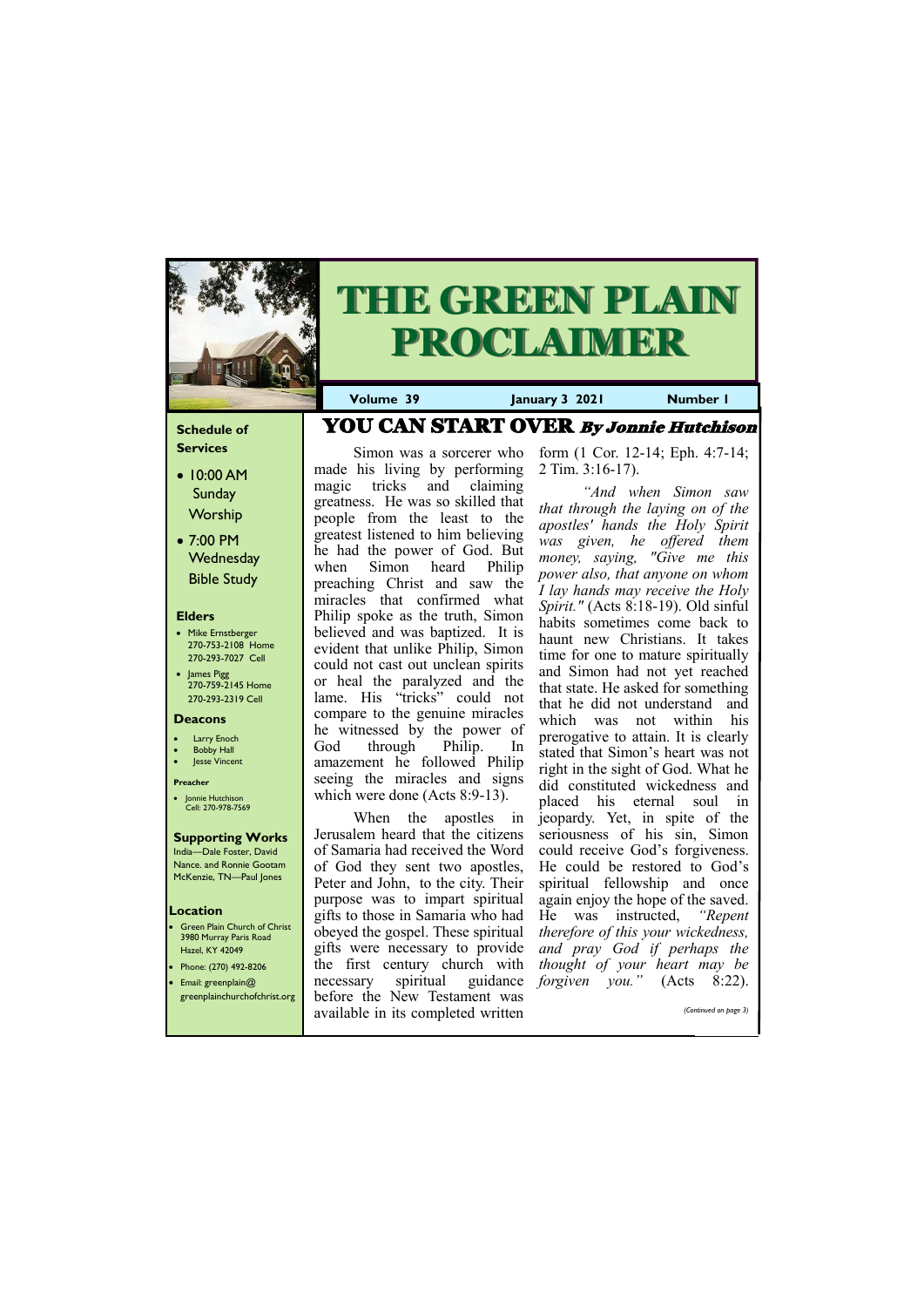## NEWS AND NOTES

*REMEMBER IN PRAYER: Green Plain members*: Remember Faye Travis (now home), Peggy Jarvis, Rex Enoch, Mary Crutchfield, Joanne Barnes, Maxine Pool, Hayes and Marjorie Grady, Jim Fielder, Griselda Adams, Larry Enoch, Carolyn Byars, Mary and Jim Lowrie, and Mary and Jesse Vincent. As of this writing Steve Enoch remains in Lourdes Hospital being treated for kidney failure.

*Family and Friends:* Helen Tidwell, Jenne Pool, Teresa Tacker, Betty Pond, Bryan White, Meredith Enoch, Kenneth Mizell, , Janice Canter, , Andrea Phillips, Donald and Dorothy Cook, Sandra Cook Downs, Kevin Smith, Dale Pentecost and Jaime Aguavo, Jr.

- **WORSHIP AND BIBLE STUDY:** As the COVID-19 virus continues to spread we need to continue to observe all safety measures. Please continue to pray for those who have contacted the virus and for those treating them. We will continue meeting each Sunday morning at 10:00 am for worship and on Wednesday at 7:00 pm for Bible study.
- **PANTRY ITEMS January 2021: 3—Peanut Butter; 10—Ketchup; 17— Baked Beans; 24—Green Peas; 31—Green Beans.** Please bring any additional items you wish for the "blessing box" which is located next to the breezeway on the north side of the building.
- **January 2021 Anniversaries:** 17—Mary . **Birthdays:** 14—Shame Smith; 18—Karen Hall; 26—Marjorie Grady; If we have left anyone out please let us know.
- **We offer FREE BIBLE CORRECPONDENCE COURSES through the mail. Enroll on our website or send your name and return mailing address to the address on the first page of this bulletin. You may also call 270-978- 7569 or you may email us at greenplain@greenplainchurchofchrist.org.**

**Page 2**

**ONLINE SPIRITUAL RESOURCES Gospel Broadcasting Network https://gbntv.org/**

**World Video Bible School https://store.wvbs.org/wvbs-splashpage.html**

> **A Bible Answer https://abibleanswertv.org/**

> > **Good News Today http://gnttv.org/**

**In Search of the Lord's Way http://searchtv.org/**

*Answer*: On the seventh day (Genesis  $2:1-2$ ).



**This Week:** Two cities named Antioch are mentioned in the New Testament (Syria and Pisidia). In which Antioch were the disciples first called Christians?

*Last Week:* On what day of the week did God "rest" from all the work He had done in the creation?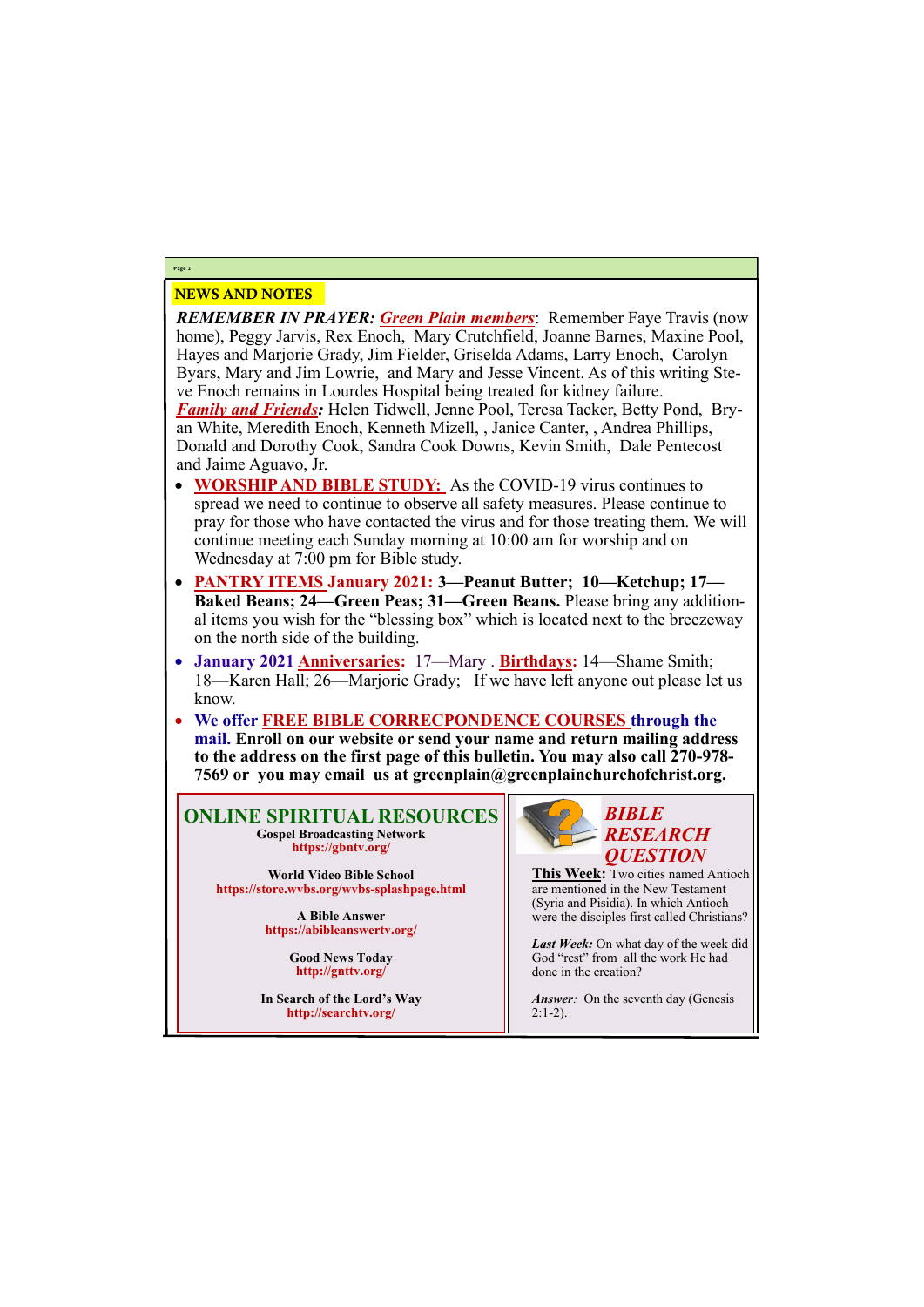**Page 3**

Simon's reply shows his genuine desire to obtain forgiveness for his sin. He said, *"Pray to the Lord for me, that none of the things which you have spoken may come upon me."* (Acts 8:24). By the grace of God, Simon was able to start over.

This inspired account clearly shows that it is possible for Christians to sin so as to lose the hope of eternal salvation. To deny this possibility is to deny what the Bible plainly teaches. John, inspired by the Holy Spirit, wrote to Christians, *"If we say that we*  *have no sin, we deceive ourselves, and the truth is not in us"* (1 John 1:8).

Christians who sin must repent, pray and confess their sin in order to escape the bonds of iniquity (Acts 8:23). The Bible assures us, *"If we confess our sins, He is faithful and just to forgive us our sins and to cleanse us from all unrighteousness"* (1 John 1:9). If you are a erring Christian, no matter what your sin, by God's grace and because of His love for you, **YOU CAN START OVER!**

#### *(Continued from page 1)*

## **DOES IT MATTER HOW ONE WORSHIPS GOD?**

It might not matter to man how that he worships God, but it does matter to God. God desires our worship. Not only does He desire our worship, He has described and designated His divinely acceptable worship. Since He demands that we worship only according to His Will, then it is evident that it does matter how one worships.

God never has accepted just "any kind" of worship. Even in the Old Testament God was strict concerning what to do in worship. The examples of Cain and Abel in Genesis 4 and Hebrews 11:6 and that of Nadab and Abihu in Leviticus 10:1-3 demonstrate that it does matter to God how that one worships.

John 4:24 lays down how we are to worship God acceptably, "God is a spirit and they that worship him, must worship him in spirit and in truth." Notice, first of all the word "must." It carries with it the idea of that which is imperative, therefore necessary. Again, suggesting to us, that there is a pattern or plan that must be followed. God has not left it up to man to decide "how" to worship Him acceptably, He has the plan.

Acceptably worship must have (1) Proper Aim - God; (2) Proper Attitude - In spirit and (3) Proper Authority - In truth. Worship is not just an attitude. It involves "acts" of worship as authorized by His Word.

As we worship God we do have Bible authority to (1) Sing psalms and hymns and spiritual songs (Ephesians 5:19; Colossians 3:16); (2) Partake of the Lord's Supper upon the first day of the week (Acts 20:7) (3) To

give (contribute) back to God upon the first day of the week as He has blessed us (1 Corinthians 16:1-2; 2 Corinthians 9:6-7); (4) To pray to God (Acts 2:42; Colossians 4:2) and (5) To Study His Word as it is being taught and preached (2 Timothy 2:15; Acts 17:11).

In the New Testament we read that there is such a thing as vain worship (Matthew 15:9); "will" worship (Colossians 2:23) and worshiping in ignorance (Acts 17:23). Certainly such is not acceptable to the Lord. He accepts only "true" worship.

Does it matter how that one worships God? It does to Him and that is what counts!

> - - Jerry Joseph St. Peters Proclaimer St. Peters, MO.